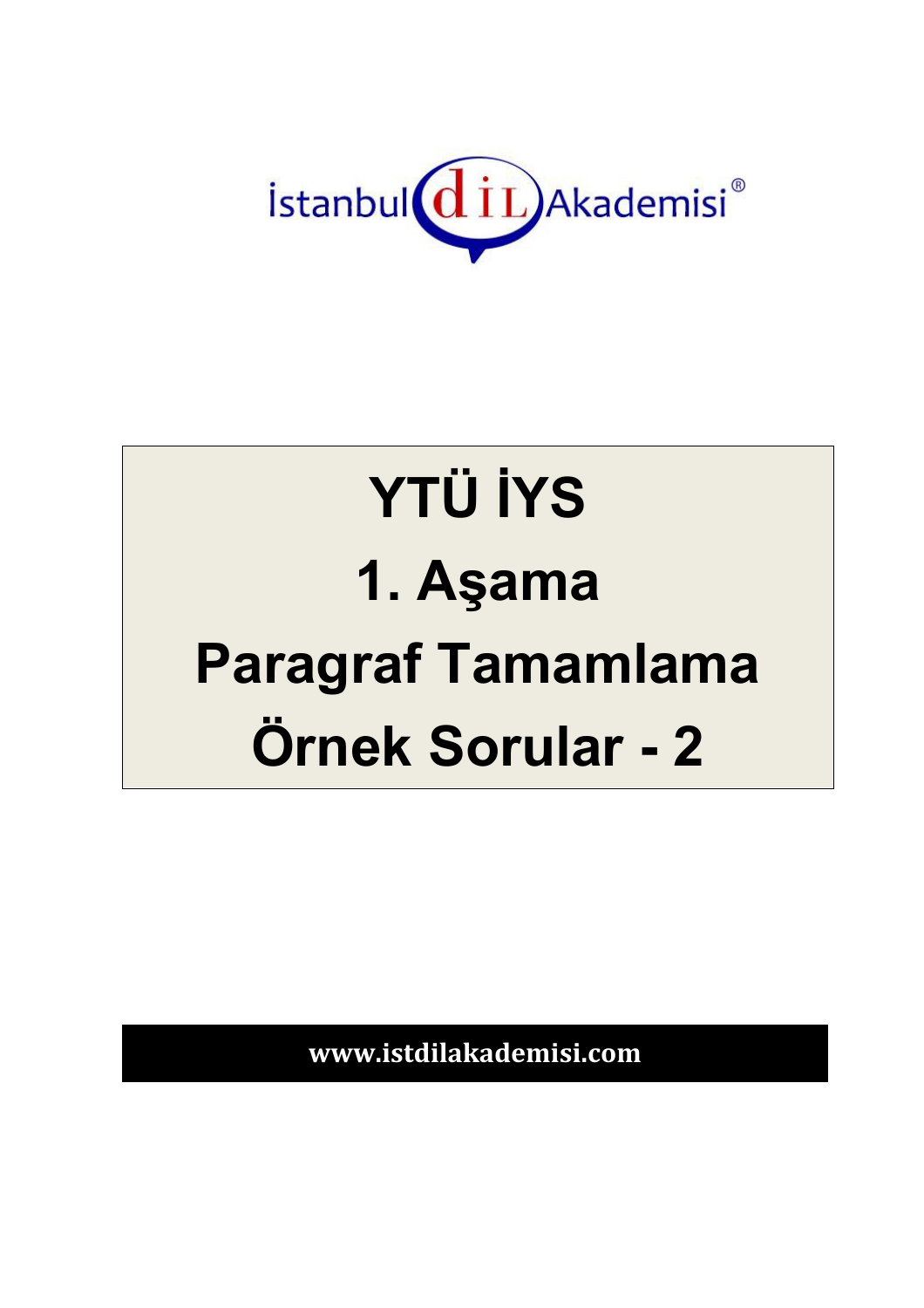## İSTANBUL DİL AKADEMİSİ **YTÜ İYS 1. AŞAMA PARAGRAF TAMAMLAMA ÖRNEK SORULAR**

- 1. **There is a small group of people who inherit a tendency to become alcoholic. ---------------. This deficiency makes them very sensitive to alcohol and their bodies cannot break down the alcohol as efficiently as other people's bodies.**
	- A) These people drink without becoming dependent on alcohol
	- B) They keep drinking without realizing that it can become a habit
	- C)Their bodies lack a particular set of chemicals
	- D)They tend to drink too much because they are unhappy or lonely
- 2. **The Japanese have three alphabets: Hiragana, Katakana and Kanji. The Hiragana alphabet is used to write Japanese words in syllables. The Katakana, which also consists of syllables, is used to write words taken from other languages. The Kanji is a system of symbols in which each symbol represents one object or idea. Since they use all three alphabets in everyday life, the Japanese ------------------.**
	- A) have to know how to read all three alphabets
	- B) have difficulty in learning all three alphabets
	- C) cannot remember the rarely-used symbols easily
	- D)read a lot in order to remember the symbols easily
- 3. **In the United States, about 10 million computers are thrown away every year. ------------------. The computer industry and the government are working on ways to solve this problem. They have concluded that there must be changes in the way computers are built. They must be made in ways that will allow some of their parts to be recycled. These parts include the electronic parts, the glass screen of the monitor and parts of the printer.**
	- A) When a computer stops working, one of three things can happen to it
	- B) A new company has started to recycle computer parts
	- C)At present, there are about 900 million to 1 billion computer users in the world
	- D)Because most unwanted computers are sent to a dump, they cause pollution
- 4. **In Egypt, hieroglyphs were used by priests and other religious people to write down religious texts such as prayers and stories about life after death. The Egyptians' use of hieroglyphs, however, was not limited to religious purposes. ------------------.**
	- A) The Egyptians did not use punctuation marks in religious texts written in hieroglyphs
	- B) Hieroglyphs were also used in recording historical events and even for decoration
	- C)The hieroglyphs were also used on the prayers carved on the tombstones of kings
	- D)Other ancient civilizations, too, used hieroglyphs in various religious texts